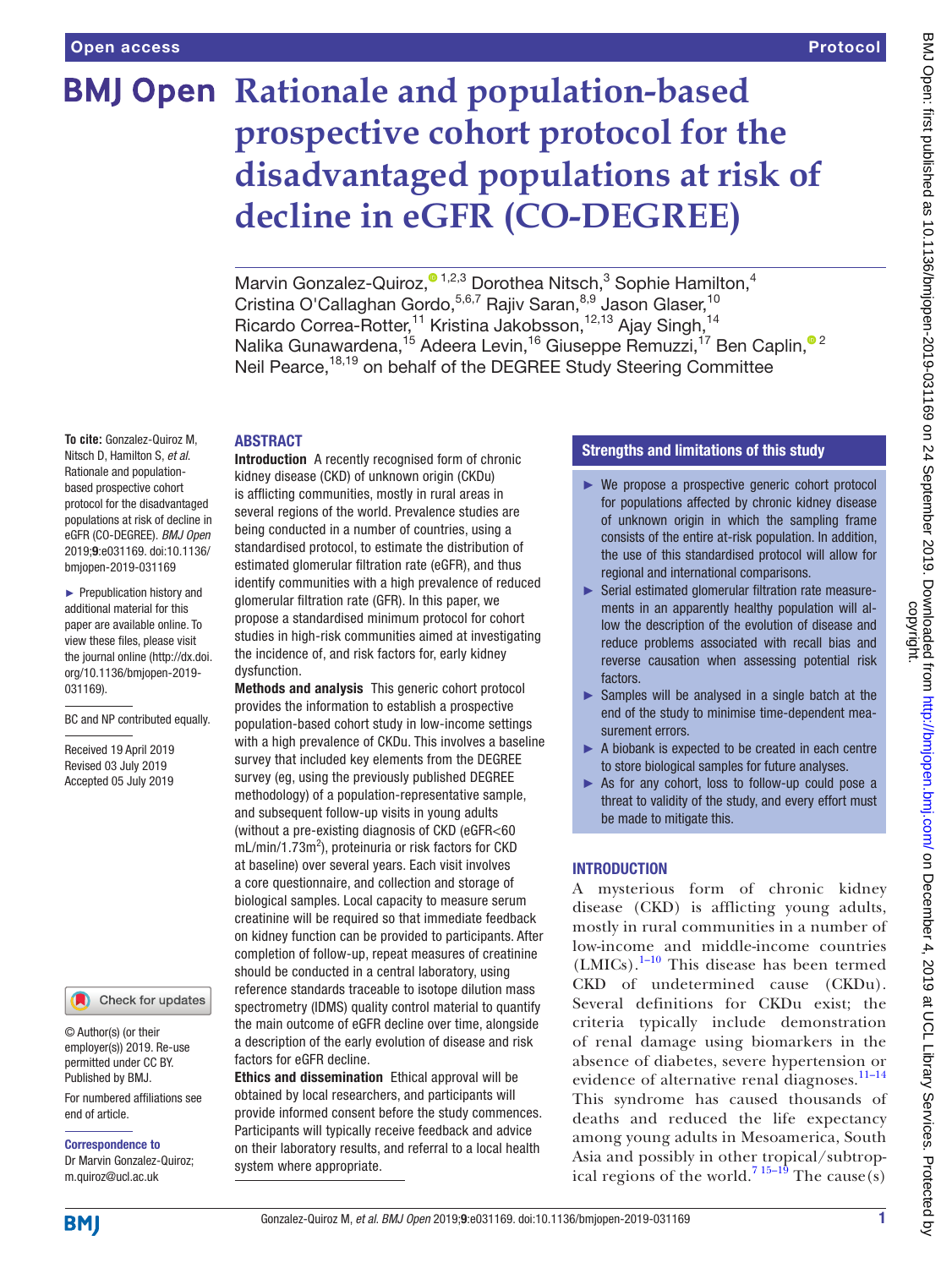of CKDu are not yet established, but proposed aetiologies include recurrent dehydration/heat stress, pesticides, infections and heavy metals.<sup>1 20–22</sup> In addition, there is no evidence that these forms of CKDu have a unified causality or are due to different aetiologies in diverse parts of the world.

Although a broad range of cross-sectional studies investigating prevalence of CKDu have been conducted in Mesoamerica, South Asia and other regions of the world, $1-7917$  these have generally not used standardised methodology, and therefore do not allow for valid international comparisons. A recently published standardised protocol (the Disadvantaged Populations eGFR Epidemiology Study (DEGREE) protocol) for estimating the population distribution of glomerular filtration rate (eGFR) has addressed this concern, and is being used in communities suspected to have a high prevalence of reduced eGFR. The DEGREE protocol makes it possible to undertake comparisons internationally, by mandating a population-representative sample and standardised collection of information on sociodemographic factors, occupational and environmental exposures, body composition and kidney function. $23$  To date, studies using the DEGREE methodology have been conducted in four countries (Peru, Sri Lanka, India and Malawi), with a number of future projects in preparation or in progress.<sup>17</sup>

A recent meta-analysis highlighted the lack of robust studies that have considered risk factors for early kidney damage in  $CKDu.<sup>24</sup>$  $CKDu.<sup>24</sup>$  $CKDu.<sup>24</sup>$  This is of key importance as those with even apparently mildly damaged kidneys (eg, a borderline elevated serum creatinine (sCr) but no renal reserve) may experience progressive renal decline in response to a wide range of exacerbating insults (eg, episodes of dehydration/heat stress, nephrotoxic medication or other nephrotoxic exposures) making identification of causal associations challenging in those with existing kidney damage. Based on our experience, $25\frac{25}{6}$ we propose a generic cohort protocol to characterise the decline in kidney function over time and conduct aetiological research in those without pre-existing CKD/risk factors at baseline but at risk of CKDu. Our focus is on conducting such cohort studies in populations that are at high risk for CKDu, that is, that have previously been classified as such by surveys based on cross-sectional eGFR measurements. In general, this work would follow on from a study using the DEGREE protocol, and hence we will use the term 'CO-DEGREE' (cohorts based on the DEGREE study) for such studies. Indeed, in some situations, a DEGREE survey may form the 'baseline', with a subgroup of DEGREE survey participants then being selected for follow-up based on age, a single measurement of eGFR  $\geq 60 \text{ mL/min} / 1.73 \text{ m}^2$  (accepting that this is likely a conservative cut-off for pre-existing kidney dysfunction) and without clinical diagnosis or history of hypertension, diabetes mellitus, obesity or other known risk factor that could potentially explain CKD. However, the standardised protocol we propose here can also be used as a 'stand-alone' study design in any well-defined

study group, without requiring that a DEGREE survey is conducted first.

We are already conducting such a cohort study in Nicaragua, $25\frac{26}{10}$  and have had many challenges to address, including (1) community engagement, awareness of conditions, political unrest and ethics; (2) follow-up over time (frequency and minimising loss to follow-up); (3) fieldwork and laboratory standards to ensure decline is detected and (4) regular feedback information on study progress. We will draw on our experience in Nicaragua in presenting both the generic CO-DEGREE protocol and observations on the practical issues involved in conducting such studies in a particular population.

### **OBJECTIVES**

Studies using this generic cohort protocol, and contributing to the wider DEGREE collaboration, will aim to

- 1. Investigate the evolution of, and risk factors for, kidney function decline over time among populations at risk of CKDu.
- 2. Compare the evolution, and risk factors for kidney function decline, in different populations and regions at risk of CKDu.
- 3. Establish a framework for international collaboration and promote a network for future work on the causality of CKDu.

#### Rationale for a cohort study of decline in eGFR A representative sample of those at risk

Population-based cohort studies have several advantages: $27$  first, this type of study allows the recruitment of a representative sample of the at-risk population, for example, it will include workers from a variety of occupations (including unemployed) at the community level. Assuming that the study sample is randomly selected from the entire at-risk population based on a community census, and there are no substantial problems with non-response, these studies are unlikely to be affected by significant selection bias. Furthermore, in contrast to studies conducted solely in an occupational setting, differential loss to follow-up is likely to be less problematic, particularly if workers are screened for kidney disease within that setting and potentially denied further work.

Like all prospective cohort studies, to ensure the entire population is 'at risk', those with the outcome at baseline should be excluded, although it is recognised that investigators may wish to follow up those with  $e$ GFR <60 mL/  $\min/1.73 \text{ m}^2$  and those with established risk factors for CKD for other purposes (see below).

One general disadvantage of population-based studies is that this approach typically requires large sample sizes and long-term follow-up if disease is not highly prevalent. However, the focus of CO-DEGREE is on conducting studies in population with a high prevalence of CKDu (see below). $2527$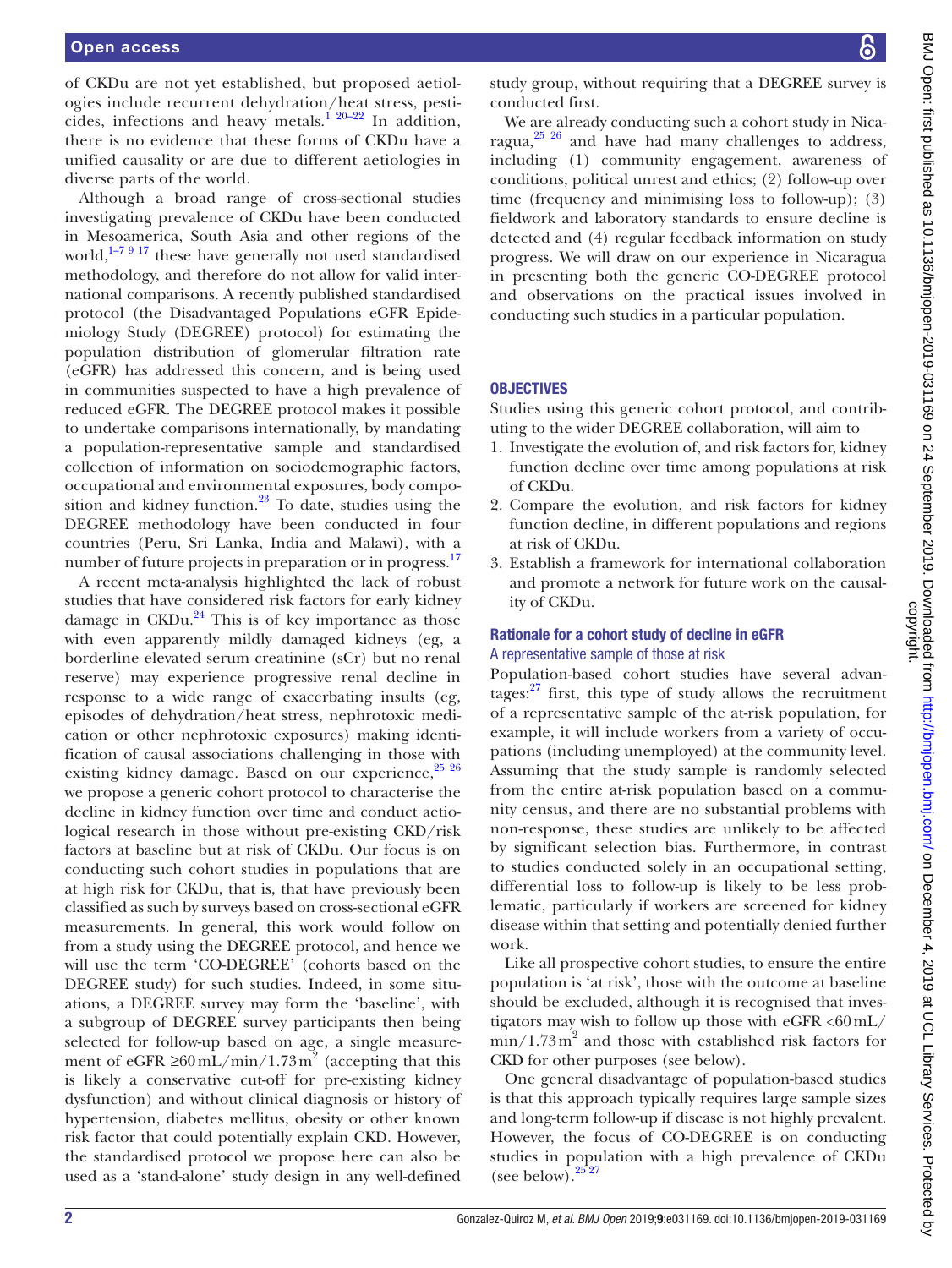#### Handling reverse causation and recall bias

The problem of reverse causation (eg, modification of behaviour or work tasks in response to the diagnosis of renal impairment) can be minimised in a cohort study by focusing on people without pre-existing disease, and then following these initially apparently 'healthy' participants over time. Similarly, a cohort approach, unlike cross-sectional studies, is less prone to recall bias regarding previous exposures.

#### Measuring kidney function

Quantification of kidney function is most easily undertaken by determining sCr concentration, which is relatively easy and cheap to measure, and then calculating the eGFR. A case of CKDu is typically defined by an eGFR  $<60$  mL/min/1.73 m<sup>2</sup> (sustained for at least 3 months to confirm chronicity) in the absence of known causes of kidney disease. However, this dichotomous definition has weaknesses in studies exploring the causation of CKDu, as it is well established that substantial damage may have already occurred at the histological level before serum biomarkers of renal dysfunction become abnormal (and other markers such as proteinuria are often absent in this disease). Furthermore, repeat measures after 3months are not always performed in cross-sectional surveys, and sCr levels are modified by multiple non-renal factors such as high animal protein intake, strenuous exercise, changes in plasma volume, body mass index, sex, age, ethnicity and some drugs $28$ ; thus, cross-sectional studies examining associations with reduced eGFR based on a single sCr measurement may be prone to a significant degree of misclassification, especially in smaller studies.

Notably, the accuracy of sCr determinations is also an inherent problem (see further below). In addition, the Chronic Kidney Disease Epidemiology Collaboration (CKD-EPI) or The Modification of Diet in Renal Disease Study (MDRD) equations used to calculate eGFR from  $sCr<sup>28</sup>$  have not been validated in many populations reported to be suffering CKDu,<sup>29</sup> potentially further increasing misclassification bias in cross-sectional studies.

Alternative approaches based on serial eGFR measurements in the same person over time render between-person variation less problematic. If estimated across a period of time using multiple measures with sustained preanalytical and analytical quality, this will also reduce the influence of the within-person factors that are not directly related to kidney damage. In summary, an approach using serial eGFR measures substantially improves the potential to identify risk/causal factors for CKDu as well as allowing the description of the evolution of disease.

# Core protocol Study design

This is a prospective cohort study protocol for studying decline in kidney function over time in populations with high reported prevalence of CKDu, primarily in LMICs. We consider the following study design issues: (1) population sampling strategy and follow-up interval, (2) questionnaire development and delivery, (3) clinical measurements and biosampling and (4) data management and reporting<sup>25</sup> (see [figure](#page-2-0) 1). In addition, we



<span id="page-2-0"></span>Figure 1 Flowchart and study procedures of CO-DEGREE protocol.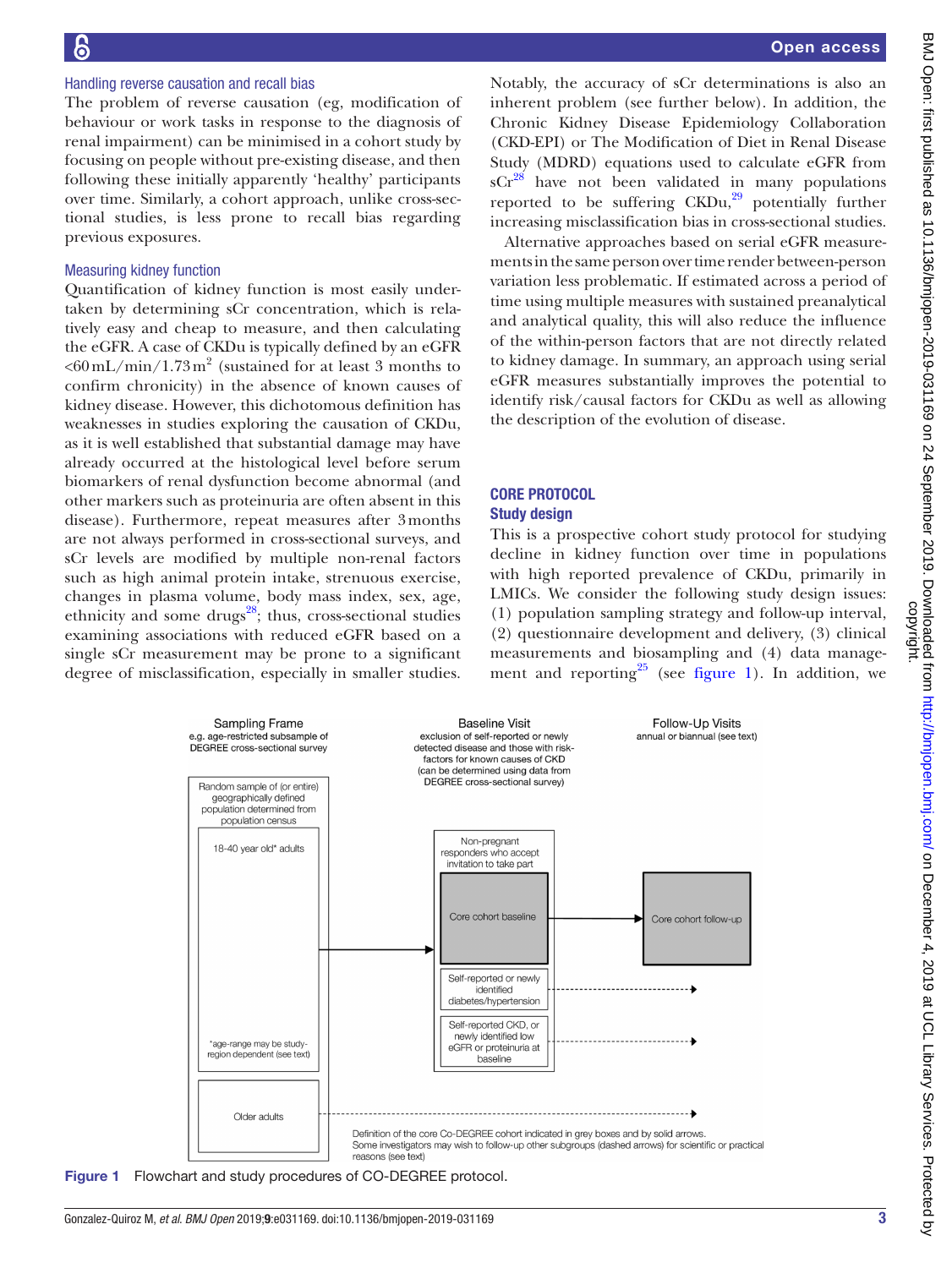discuss (1) sample size and follow-up duration and (2) ethical considerations.

#### Population, sampling strategy and follow-up interval

In Mesoamerica, CKDu typically affects young men on the Pacific Coast. This population is dying in their 40s, often younger, from end-stage renal disease.<sup>[15 30](#page-8-9)</sup> The disease appears to occur at a later age in South Asia, with few cases occurring in men in their  $20s^{731}$  Nevertheless, one might expect preliminary changes in GFR to occur early in adulthood. In general, the study population should include participants who are old enough to experience an identifiable decline in kidney function, but not older age groups (eg, >60 years old) where the prevalence of CKD is already high in many populations globally (eg, up to 10%). Thus, inclusion criteria should be tailored to the local disease profile, but the default approach should be to recruit participants aged 18–40 years old (though 18–30 might be more appropriate in Central America, and 18–50 may be more appropriate in areas such as South Asia where age of onset appears older). The rationale for including people ≥18 years old was based on definition on adult life, and may be lowered, especially in populations where the working life starts years earlier. A population-census should be conducted to identify all potential participants in the appropriate age range and either the entire population recruited, or a random sample selected. In either case, response rates by age and sex should be reported.

The focus of these studies is to conduct aetiological research in those without traditional CKD/risk factors at baseline; thus, the sample size estimates (see below) are based on following a cohort in which those with evidence of pre-existing CKD, diabetes or hypertension have been excluded.<sup>25</sup> Diabetes can be diagnosed by self-report, use of medication or lab tests (fasting serum glucose: ≥7.0 mmol/L or HbA1C ≥48 mmol/mol),<sup>32 33</sup> and hypertension by self-report, use of medication or measurement

BMJ Open: first published as 10.1136/bmjopen-2019-031169 on 24 September 2019. Downloaded from http://bmjopen.bmj.com/ on December 4, 2019 at UCL Library Services. Protected by<br>copyright. BMJ Open: first published as 10.1136/bmjopen-2019-031169 on 24 September 2019. Downloaded from <http://bmjopen.bmj.com/> on December 4, 2019 at UCL Library Services. Protected by

(seated, average  $BP \ge 140/90$  mmHg on second and third of three readings). $34$ 

In addition to self-report of CKD, those with previously detected eGFR <60mL/min/1.73m<sup>2</sup>, proteinuria (eg, albumin/creatinine ratio (ACR) >300mg/g or dipstick  $3+$  or greater)<sup>[35](#page-8-12)</sup> on testing at baseline should be excluded from the study. It is recognised that a proportion of participants not excluded by these criteria may still have some form of underlying kidney abnormality (eg, low-level proteinuria), and some of those excluded due to a low eGFR at baseline may go on to recover function, but this represents a pragmatic approach to excluding those with significant pre-existing renal disease at baseline. Furthermore, for practical, ethical or scientific reasons (eg, to gain insight into progression of established CKDu or other non-communicable disease research aims), investigators may wish to study an entire population (including those with pre-existing clinical diagnosis of, or newly identified, CKD, diabetes mellitus and hypertension), but in that case, it is important to ensure that there are sufficient 'disease-free' participants included at baseline to meet the sample size requirements (see [table](#page-3-0) 1). Although the disease is generally more common in men, women with CKDu are of strong scientific interest in that they may suggest alternative risk factors, or help to rule out some that have been previously proposed. Hence, recruitment should in general involve equal numbers of men and women, though women who are pregnant at recruitment are also excluded, since pregnancy-related changes in eGFR are challenging to interpret.

The baseline study visit will require the administration of the core questionnaire, with additional context-specific additions, clinical measurements and biological samples. Subsequent to the baseline visit, follow-up visits should be conducted at least annually for a minimum follow-up of 2years to evaluate the study outcome and keep close contact with the participants and update their

<span id="page-3-0"></span>

| Sample size calculations<br>Table 1     |                |      |       |       |                                                                                         |      |      |      |  |  |  |  |  |
|-----------------------------------------|----------------|------|-------|-------|-----------------------------------------------------------------------------------------|------|------|------|--|--|--|--|--|
| <b>Parameters</b>                       |                |      |       |       | Scenario 1 Scenario 2 Scenario 3 Scenario 4 Scenario 5 Scenario 6 Scenario 7 Scenario 8 |      |      |      |  |  |  |  |  |
| Population frequency of<br>eGFR decline | 0.04           | 0.06 | 0.08  | 0.10  | 0.04                                                                                    | 0.06 | 0.08 | 0.10 |  |  |  |  |  |
| Proportion population<br>exposed        | 0.5            |      |       |       |                                                                                         |      |      |      |  |  |  |  |  |
| OR associated with<br>exposure          | $\overline{2}$ |      |       |       | 3                                                                                       |      |      |      |  |  |  |  |  |
| P (outcome unexposed)                   | 0.027          | 0.04 | 0.053 | 0.066 | 0.02                                                                                    | 0.03 | 0.04 | 0.05 |  |  |  |  |  |
| P (outcome exposed)                     | 0.054          | 0.08 | 0.106 | 0.132 | 0.06                                                                                    | 0.09 | 0.12 | 0.15 |  |  |  |  |  |
| Group size                              | 993            | 686  | 405   | 436   | 463                                                                                     | 317  | 243  | 200  |  |  |  |  |  |
| Sample size                             | 1986           | 1372 | 810   | 872   | 926                                                                                     | 634  | 486  | 400  |  |  |  |  |  |

Calculations based on equal proportion of the population exposed/unexposed for simplicity. No adjustments made for loss to follow-up or multiple testing.

P indicates probability, assumes 1-β=0.80; =0.05.

eGFR, estimated glomerular filtration rate.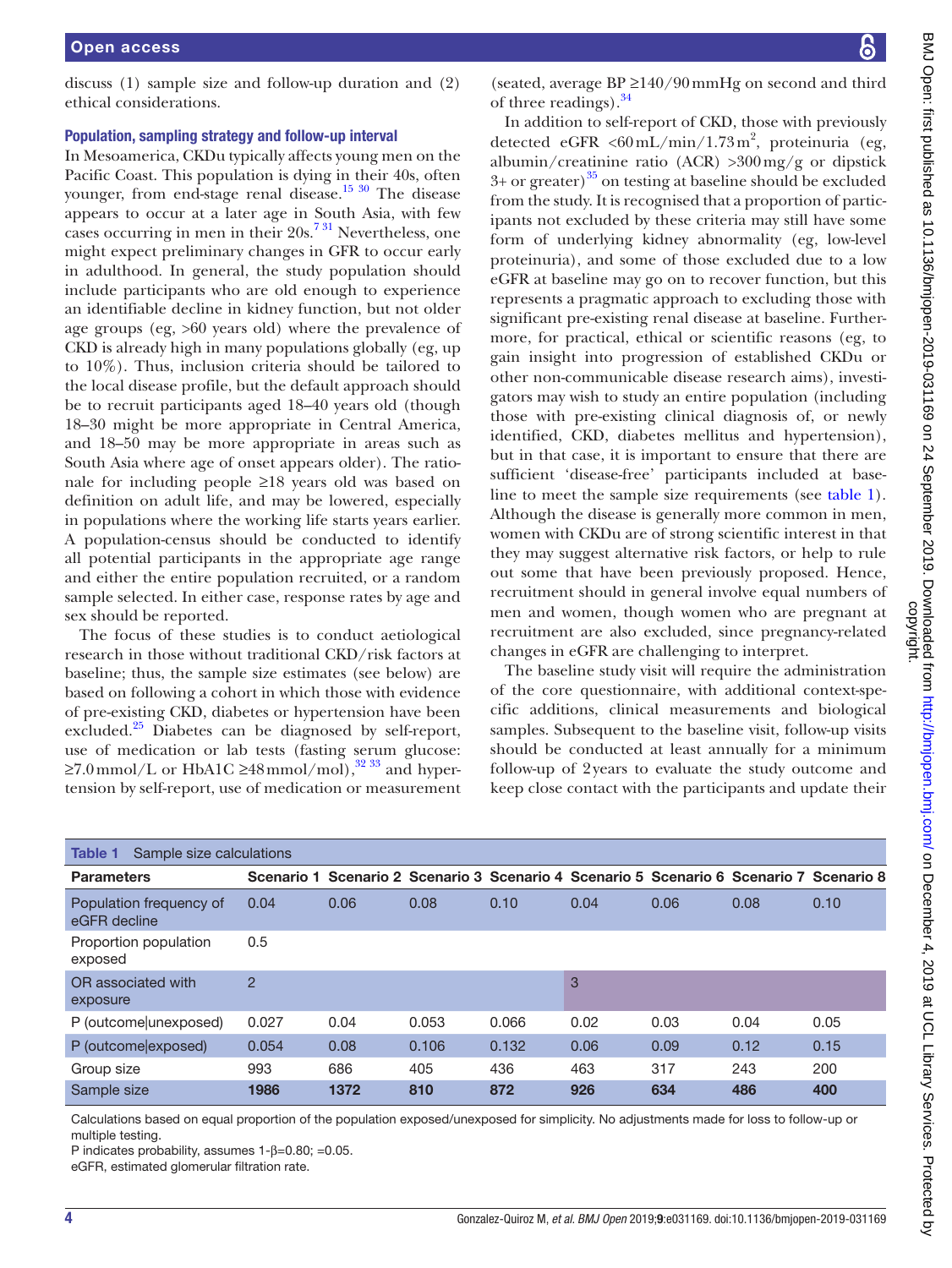completion

At

<span id="page-4-0"></span>

|                                      |                                    | Follow-up period<br>(variable) |              |                     |              |        |  |
|--------------------------------------|------------------------------------|--------------------------------|--------------|---------------------|--------------|--------|--|
| <b>Items</b>                         | <b>Baseline visit</b><br>(0 month) | 12 months                      |              | 24 months 36 months | 48 months    | Α<br>C |  |
| Community census                     | X.                                 |                                |              |                     |              |        |  |
| Participants enrolment               | X                                  |                                |              |                     |              |        |  |
| Informed consent                     | X                                  |                                |              |                     |              |        |  |
| Update personnel contact information | X                                  | X                              | X            | X                   | X            |        |  |
| Anthropometric measurements          | X                                  | X                              | $\mathsf{X}$ | $\mathsf{X}$        | $\mathsf{X}$ |        |  |
| Biological samples                   | X                                  | X                              | X            | X                   | X            |        |  |
| Baseline core questionnaire          | X                                  |                                |              |                     |              |        |  |
| Follow-up questionnaire              |                                    | X                              | X            | X                   | X            |        |  |
| Local serum creatinine measurement   | $\mathsf{X}$                       | $\mathsf{X}$                   | $\mathsf{X}$ | X                   | $\mathsf{X}$ |        |  |
| Results feedback                     | X                                  | X                              | X            | X                   | X            |        |  |
| <b>Biobank</b>                       | X                                  | $\mathsf{X}$                   | $\mathsf{X}$ | X                   | X            |        |  |
| Batch testing of serum creatinine    |                                    |                                |              |                     |              | Х      |  |

contact information. This will help minimise the loss to follow-up at each study point. Substantial seasonal variation in eGFR has been reported in a number of settings (both CKDu related and unrelated).<sup>26 36-38</sup> Therefore, the conduct of additional study visits at a 6-monthly interval (eg, at beginning and end of summer season) might be useful in explaining within-person eGFR variation as well as providing important information for the wider population on the significance of kidney function testing at different time points in the year (perhaps for a subset of participants or a proportion of the follow-up period) (see [table](#page-4-0) 2).

# **Questionnaires**

The purpose of the baseline core questionnaire is to obtain a minimum dataset to explore associations with decline in kidney function and make comparisons within and between persons. The baseline core questionnaire ([online supplementary file 1](https://dx.doi.org/10.1136/bmjopen-2019-031169)) is based on the questionnaire used in the DEGREE protocol and has been used in DEGREE-related studies in a number of settings. The baseline core questionnaire represents a minimum dataset and it will provide basic information on exposures such as sociodemographic factors, occupational and environmental exposure, lifestyle, diagnosis of infectious diseases and medication. Local research teams may decide to add data items of specific interest to the core dataset, particularly items of relevance to societal and occupational context and/or environmental samples. They also have the responsibility to translate, validate and to make any local contextual changes. Training procedures for the field staff should be documented.

Researchers will return to field (at least) annually for in-person follow-up visits. At these follow-up visits, participants are invited to respond to a follow-up questionnaire

[\(online supplementary file 2\)](https://dx.doi.org/10.1136/bmjopen-2019-031169), provide biosamples and update their contact information.

# Clinical measurements

Blood pressure and heart rate should be measured on the right arm after 5min rest in the sitting position using an automated sphygmomanometer, WHO validated for the clinical setting (eg, Omron HEM-907XL sphygmomanometer), and the average of the first, second and third of three readings is recorded. Subjects height and weight (in meters and kilograms) should be measured (without shoes) using a stadiometer and digital calibrated scales.

# **Biosamples**

Fasting blood and urine samples will be collected at each study visit and stored in the field into coolers with icebox (4°C) no more than 4hours before processing.

Dipstick urinalysis should be performed by using electronic readers (urine chemistry analyser) where possible, or otherwise at least 10% of tests should be re-analysed by a second investigator. Parameters that should be reported are urinary specific gravity, pH, protein, blood, leucocytes, nitrite, glucose, etcetera. Investigators with access to ACR measurements may wish to perform these assays (at least at baseline and annually).

Samples for serum analysis should be centrifuged at 3500rpm for 10min within 4hours of collection, and subsequently separated into at least four aliquots of 1–2mL and stored at ≤−20°C (ideally −80°C). One aliquot should be used for contemporary sCr measurements, for example, by using the modified Jaffe assay (ideally also using standards traceable to isotope dilution mass spectrometry (IDMS) reference material). At baseline and during each study visit, a cross-checking of local lab quality control is highly recommended to ensure that sCr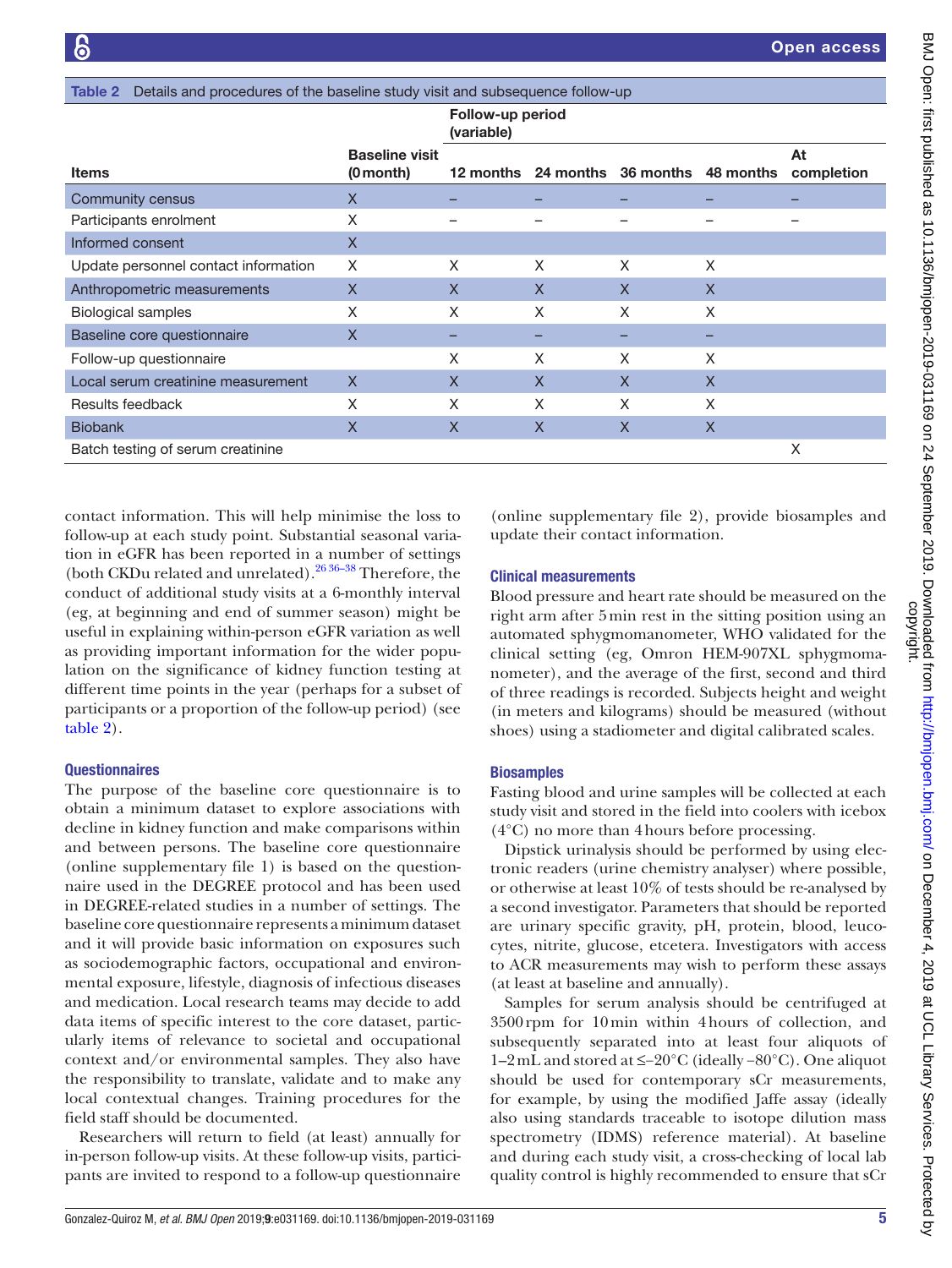#### Open access

determinations are comparable as these lab results may guide referral to clinical care for participants during the follow-up period. A further aliquot should be stored for a repeat batch measurement of sCr in all samples (a subset of samples from each study visit will be adequate if IDMS referenced methods are used on initial measurement) at the end of follow-up using a method traceable to an IDMS reference material (and potentially also cystatin C).

The CO-DEGREE group suggests the storage of at least a further two 1–2mL aliquots of serum and a similar amount of urine in addition to those described above. Additional samples and analyses should be pursued depending on the priorities of the local research team. All samples for future analysis should be stored at ≤−20°C (ideally −80°C) in a local or international biobank. Such a biobank requires an uninterruptible power supply to protect the samples.

Investigators should assess (as part of their public engagement efforts) and, if appropriate, obtain consent from participants for future use of samples for further (specific and/or more general) use both locally and internationally (eg, through the DEGREE collaboration) as well as ensure that storage capacity is available.

#### Data management and reporting

Questionnaires and samples will be labelled using a unique bar-code to maintain participant confidentiality. Electronic data capture systems such as Open Data Kit<sup>39</sup> may be the most resource efficient method to capture questionnaire data but where hard copies are used, double data-entry should be undertaken to minimise the transcription errors.

The CO-DEGREE protocols are openly available to interested research teams. Although primarily designed to be used in population-based studies, similar approaches could also be used in an occupational or other selected cohorts.

Each centre will be the 'owner' of their data and expected to publish the results of their study independently. However, where a study is registered as part of the DEGREE collaboration, the coordinating centre will request a digital copy of anonymised individual-level data to allow the undertaking of international comparisons. In addition, a summary of local contextual information and a description of the population characteristics along with response rates will be requested. The importance of such information is emphasised.

#### Sample size and follow-up duration

The overall size of the cohort will be largely dependent on the proportion of the 'healthy' population which is expected to experience a 'substantial' decline in eGFR over time in the community as a result of CKDu. As discussed above, demonstrating that reduced renal function without diabetes, hypertension or known kidney diseases is prevalent on a cross-sectional basis is a necessary first step before pursuing this work. If, for example, this study protocol was to be conducted in a general

population sample in Europe or the USA with similar exclusion criteria, there would be very little or no decline of kidney function in the young adult population. In contrast, in our Nicaragua study of apparently healthy adults aged  $18-30$  years,<sup>25, 26</sup> there was a clearly distinct subgroup which experienced a marked decline in kidney function over a short time, whereas the eGFR in the other study participants was relatively stable. Given this distribution of such eGFR trajectories in the population, we would expect any analysis of risk factors to be conducted using a prospective case-control approach.

Therefore, the sample size requirements to detect an association with an exposure at any given power will be determined by the following factors:

- 1. Proportion of the population that experience 'substantial' decline. In turn the power to detect 'substantial' decline will depend on the following:
	- a. The rate of eGFR decline in those affected.
	- b. The duration of follow-up.
- c. The number of eGFR measures.
- 2. Proportion of general population exposed to any exposure of interest.
- 3. Effect size of any exposure.
- 4. The study retention rate.

Taking a simplistic approach, the duration of the study should be designed so that those affected have sustained a clinically important loss of kidney function, for example, 20% of normal eGFR. Therefore, if CKDu in the study population is predicted, from a baseline of  $\geq 60$  mL/min eGFR, to lead to a loss of eGFR of a magnitude of 5% each year  $({\sim}7\,\text{mL/min}/1.73\,\text{m}^2/\text{year})$ , the study duration should be 4 years. If, alternatively, loss is predicted to be 10% each year, study duration could be as short as 2 years. Additional eGFR measures, over and above the suggested annual frequency, will reduce error associated with determining trajectory (and might be performed for the reasons discussed above) but either way a minimum follow-up of 2 years is recommended.

After basing the study duration on the expected rate of eGFR decline among those affected, the sample size can then be calculated on the basis of the expected frequency of 'substantial' decline among the population and the effect size of any proposed exposure that it is desirable to detect. A number of scenarios are outlined in [table](#page-3-0) 1. A further (eg, 20%, depending on local circumstances) increase in target recruitment is advised to allow for loss to follow-up.

Finally, these initial sample sizes will need adjustment for exclusions based on estimates of the prevalence of previously unknown CKD (based on eGFR/albuminuria tests), diabetes, hypertension or other known causes of CKD at baseline (unless these data are already available from a previously conducted cross-sectional study). It is worth considering whether people who may have CKD (or CKD risk factors) will be aware of this, as this may affect the numbers of participants that will be retained for the analysis following testing. For example, if there is screening for kidney problems (as in some Central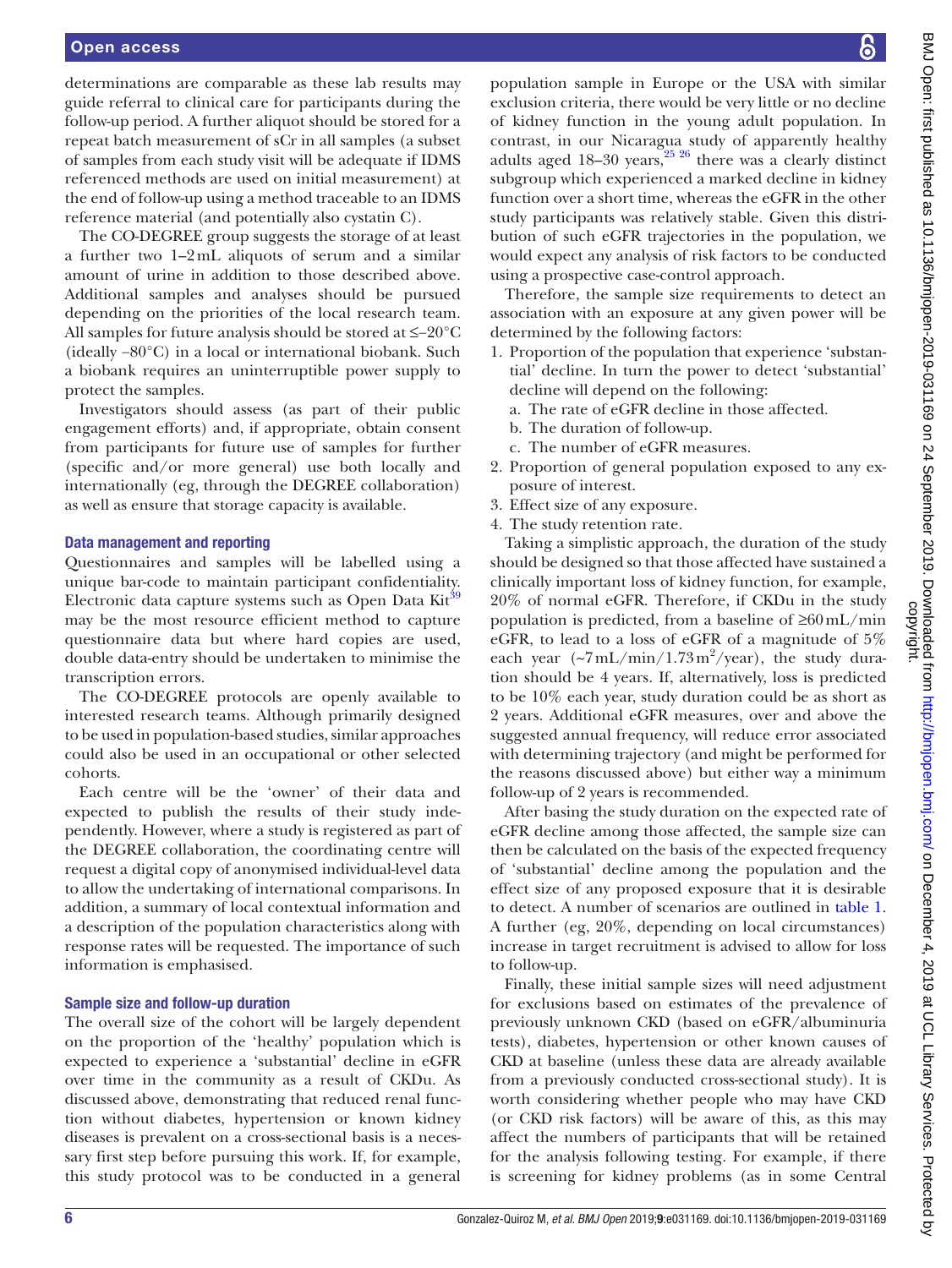American Sugarcane mills or community-based screening in Sri Lanka), then potential cohort participants may be aware of their kidney function status and can be excluded from the study sample prior to recruitment. For example, 5% of the target population in the community studied in Nicaragua reported pre-existing CKD. Nevertheless, there was an additional 10% who had undiagnosed impaired kidney function at baseline assessment based on their laboratory findings, highlighting the importance of identifying an age group where CKDu is not already highly prevalent so as to satisfy a key inclusion criterion (absence of CKD at baseline) when calculating sample sizes.

# Ethics and dissemination

Local research teams will ensure these studies are conducted in accordance with the Declaration of Helsinki Principles and be responsible for assuring that the work is approved by the local institutional review board. Written informed consent will be obtained from all participants before taking part in the study. Information should be transparent in terms of using the data and biosamples stored for future research. Typically, a key aspect of the ethical review of any protocol is a discussion surrounding the provision of feedback and advice to participants when abnormal results become available. In most settings, these processes should be developed in partnership with local communities. Furthermore, mechanisms will need to be established in collaboration with local health providers/ healthcare systems to define pathways for participants needing referral for medical care. Findings from these studies should be disseminated widely by publication in peer-reviewed journals and presentations/representations to relevant local stake holders.

### Patient and public involvement

Patients or member of the public were not involved in the design of this protocol. Procedures will vary by location; however, the DEGREE Steering Committee would encourage active involvement of lay members of study communities in additional design elements and implementation of these studies, particularly relating to the ethical issues above. For example, it is expected that study participants will receive the results of their lab tests, explanations of them and a reference to the relevant health centre, if appropriate. However, the best mechanisms for doing this will vary by location.

# Experience with the CO-DEGREE protocol in Nicaragua

The protocol presented here is, by necessity, generic. The approaches and challenges of implementing the protocol will vary widely in different populations and regions of the world. However, since we have already implemented this protocol in a study in Nicaragua,  $25\frac{26}{10}$  we will make some observations on the practicalities, and challenges, or implementing the protocol in this context.

The Nicaragua study involved community-based follow-up in Leon and Chinandega departments. $^{25}$  A number of strategies were used to maximise response

and retention rates. As the workday starts very early in the morning and finishes late in the afternoon, attempts were made to conduct data collection during economically less active (eg, each side of the main sugar harvest) periods of the year, so as to still capture approximately 30% of participants who were employed at the time. Additionally, participants receive their kidney test results within a fortnight of the study visits and receive reimbursement of expenses and any lost income they have incurred to attend the study visit. Although study visits have been timetabled to occur outside of the harvest season, employees still express the concern that their employment opportunities might be affected by taking part in the study. In an attempt to mitigate against these types of consequences, the study team have corresponded with local employers explaining the content and extent of this study in order to reduce any concerns about workers' participation. In addition, the study team takes particular precautions to maintain participant's confidentiality during the study and beyond.

Conducting a follow-up study in a rural area remains a major challenge. Alongside the logistical challenges of reaching geographically isolated neighbourhoods along poor-quality roads, a significant obstacle has been internal and external migration due to lack of employment source or social unrest. Rural communities have a tradition of working with seasonal crops, and sugarcane workers often leave their communities at the end of each harvest season, to go abroad or to other regions within the country in search of temporary employment. In our study, at the end of each harvest, up to 30% of the study population had left their communities in search of alternative employment during the non-harvest period in our study. Despite these problems, our team achieved attendance at  $92\%$  of all scheduled visits over 2years.<sup>[25 26](#page-8-5)</sup> However, the level of investment of time and resources should not be underestimated.

Finally, continuing community engagement and the maintenance of good relationships between researchers, community leaders, participants and communication with local healthcare system have been key. The development of standardised procedures for use by the research team may be useful in this context, for example, a reference flowchart for communication with local health posts/ primary hospital or hospital for persons with health problems detected during the study.

# **DISCUSSION**

The CO-DEGREE protocol was developed in response to the highly prevalent form of CKD of unknown cause that is affecting Mesoamerica and other countries around the globe. To date, the existing epidemiological studies of CKDu have provided an incomplete understanding of the evolution of and risk factors for disease. This CO-DE-GREE protocol aims to provide a framework to address this.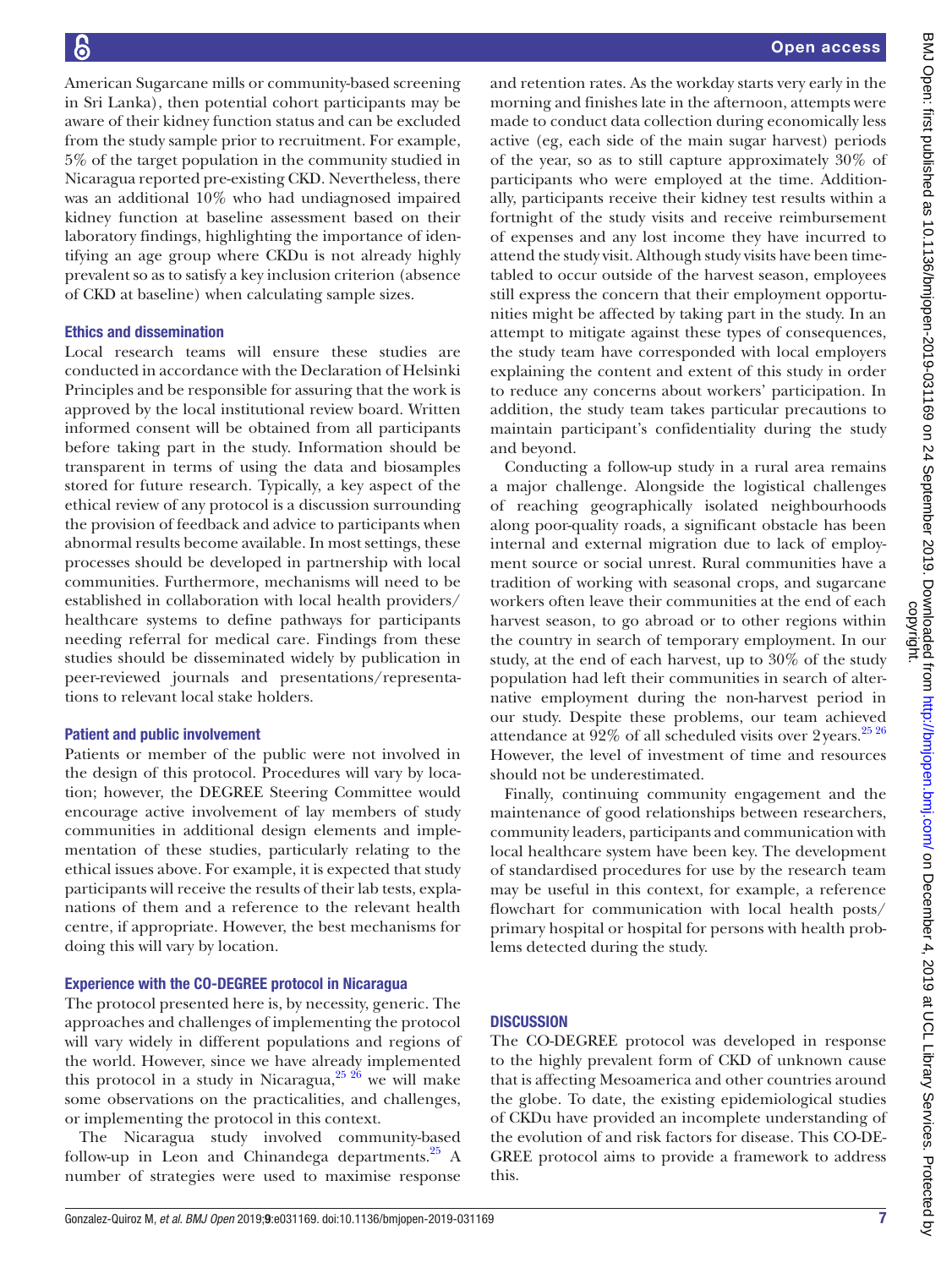# Open access

This CO-DEGREE protocol is designed to capture the entire at-risk population by aiming to recruit men and women, and those who work across a variety of different occupations. The main outcome measure of within-person loss of eGFR over time, which means it should be possible to capture the earliest stages of disease, making associations with possible causal exposures (and exacerbating factors) less prone to reverse causation and recall bias.

We do not underestimate the challenges posed by the lack of language-validated and standardised exposure questionnaires in this area. The accompanying questionnaire represents a minimum, and most studies will use an expanded dataset. Currently, there is an absence of globally generalisable instrument to capture environmental and occupational exposures; however, the DEGREE group is undertaking further work in this area. Additionally, short-term or long-term environmental measurements and/or novel biomarkers that capture exposure to heat, agrichemicals and/or infection in either the community or workplace are likely to be valuable additions to this type of study but are beyond the scope of this basic protocol.

Finally, it should be emphasised that this protocol is not suitable for studying the progression of CKD in general, due to the specific constraints introduced by excluding those with hypertension, diabetes and CKD as well as other known causes of CKD (ie, those with proteinuria and/or with reduced eGFR) at baseline. Indeed, in settings where there is not a high prevalence of CKDu, a cohort comprising people without traditional risk factors for CKD or with CKD would be unlikely to identify any detectable kidney function loss over time in the young– adult population. For studies outside the CKDu arena, investigators are advised to use alternative methodologies using established protocols, for example, the CRIC study. $40$ 

In conclusion, we have designed a CO-DEGREE protocol that can be used in the different settings around the globe to investigate the evolution of CKDu and the associated risk factors for decline in kidney function. These studies should provide important information on the early decline in kidney function across different affected areas as well as key insight into the cause(s) of disease.

#### Author affiliations

<sup>1</sup>Research Centre on Health, Work and Environment (CISTA), National Autonomous University of Nicaragua, León, Nicaragua

<sup>2</sup>Centre for Nephrology, University College London, London, UK

<sup>3</sup>Department of Non-Communicable Disease Epidemiology, London School of Hygiene and Tropical Medicine, London, UK

<sup>4</sup>School of Public Health, Faculty of Medicine, Imperial College London, London, UK 5 Campus Mar, Instituto de Salud Global Barcelona, Barcelona, Spain

6 CIBER Epidemiología y Salud Pública (CIBERESP), Madrid, Spain

- of Michigan, Ann Arbor, Michigan, USA
- <sup>9</sup>University of Michigan, Ann Arbor, Michigan, USA
- <sup>10</sup>La Isla Network, Washington DC, UK

<sup>11</sup>Department of Nephrology and Mineral Metabolism, National Medical Science and Nutrition Institute Salvador Zubirán, Mexico City, Mexico

 $12$ Department of Public Health and Community Medicine, Insitute of Medicine, Sahlgrenska Academy, University of Gothenburg, Gothenburg, Sweden  $13$ Occupational and Environmental Medicine, Sahlgrenska University Hospital,

Region Västra Götaland, Gothenburg, Sweden

<sup>14</sup>Brigham and Women's Hospital and Harvard Medical School, Boston, Massachusetts, USA

<sup>15</sup>World Health Organization Country Office, Colombo, Sri Lanka

<sup>16</sup>Division of Nepohrology UBC, University of British Columbia, Vancouver, British Columbia, Canada

<sup>17</sup>Instituto di Ricerche Farmacologiche Mario Negri - IRCCS, Milan, Italy

<sup>18</sup>Deparment of Medical Statistics and Non-Communicable Disease Epidemiology, London School of Hygiene and Tropical Medicine, London, UK

<sup>19</sup>Centre for Global NCDs, London School of Hygiene and Tropical Medicine, London, UK

Twitter Marvin Gonzalez-Quiroz [@@MarvinGonzlez16](https://twitter.com/@MarvinGonzlez16)

Acknowledgements The authors wish to thank all DEGREE Steering Committee members.

Collaborators DEGREE Steering Committee members: Neil Pearce (UK) (Chair), Ben Caplin (UK) (Co-chair), Jason Glaser (USA), Ricardo Correa-Rotter (Mexico), Kristina Jakobsson (Sweden), Ajay Singh (USA/India), Antonio Bernabe-Ortiz (Peru), Emmanuel Burdmann (Brazil), Marvin Gonzalez-Quiroz (Nicaragua), Vivekanand Jha (India), Rick Johnson (USA), Phabdheep Kaur (India), Pronpimolk Kongtip (Thailand), Hans Kromhout (Netherlands), Adeera Levin (Canada), Magdalena Madero Rovalo (Mexico), Dorothea Nitsch (UK), Moffat Nyirenda (Ugand/Malawi), Cristina O'Callaghan-Gordo (Spain), Pablo Perel (UK/Argentina), Dorairaj Prabhkaran (India), Narayan Prasad (India), Giuseppe Remuzzi (Italy), Rajiv Saran (USA), Liam Smeeth (UK), Vidhya Venugopal (India).

Contributors The CO-DEGREE protocol was conceived by MGQ, BC, DN and NP. Design of the study and drafting the protocol was done by MGQ, BC, DN, NP, SH, COG, RS, JG, RCR, KJ, AS, NG, AL and GR. All authors contributed to and approved the final manuscript.

Funding This work was supported by grants from the UK Colt Foundation and the UK Medical Research Council (MR/P02386X/1).

Competing interests None declared.

Patient consent for publication Not required.

Provenance and peer review Not commissioned; externally peer reviewed.

Data availability statement Data are available in a public, open access repository. There are no data in this work. Data are available upon reasonable request. Data may be obtained from a third party and are not publicly available. No data are available. All data relevant to the study are included in the article or uploaded as supplementary information.

Open access This is an open access article distributed in accordance with the Creative Commons Attribution 4.0 Unported (CC BY 4.0) license, which permits others to copy, redistribute, remix, transform and build upon this work for any purpose, provided the original work is properly cited, a link to the licence is given, and indication of whether changes were made. See: [https://creativecommons.org/](https://creativecommons.org/licenses/by/4.0/) [licenses/by/4.0/](https://creativecommons.org/licenses/by/4.0/).

#### **REFERENCES**

- <span id="page-7-0"></span>1. Wegman D, Crowe J, Hogstedt C. *Mesoamerican nephropathy: report from the second International research workshop on men. Report No.: ISBN 978-9968-924-33-7*. Heredia, CR: SALTRA/IRET-UNA, 2016.
- 2. Torres C, Aragón A, González M, *et al*. Decreased kidney function of unknown cause in Nicaragua: a community-based survey. *[Am J](http://dx.doi.org/10.1053/j.ajkd.2009.12.012)  [Kidney Dis](http://dx.doi.org/10.1053/j.ajkd.2009.12.012)* 2010;55:485–96.
- 3. O'Donnell JK, Tobey M, Weiner DE, *et al*. Prevalence of and risk factors for chronic kidney disease in rural Nicaragua. *[Nephrol Dial](http://dx.doi.org/10.1093/ndt/gfq385)  [Transplant](http://dx.doi.org/10.1093/ndt/gfq385)* 2011;26:2798–805.
- 4. Orantes CM, Herrera R, Almaguer M, *et al*. Chronic kidney disease and associated risk factors in the Bajo Lempa region of El Salvador: Nefrolempa study, 2009. *[MEDICC Rev](http://www.ncbi.nlm.nih.gov/pubmed/22143603)* 2011;13:14–22.
- 5. Orantes CM, Herrera R, Almaguer M, *et al*. Epidemiology of chronic kidney disease in adults of Salvadoran agricultural communities. *[MEDICC Rev](http://www.ncbi.nlm.nih.gov/pubmed/24878646)* 2014;16:23–30.

<sup>&</sup>lt;sup>7</sup>Universitat Pompeu Fabra (UPF), Barcelona, Spain

<sup>&</sup>lt;sup>8</sup>Division of Nephrology, Department of Internal Medicine & Epidemiology, University